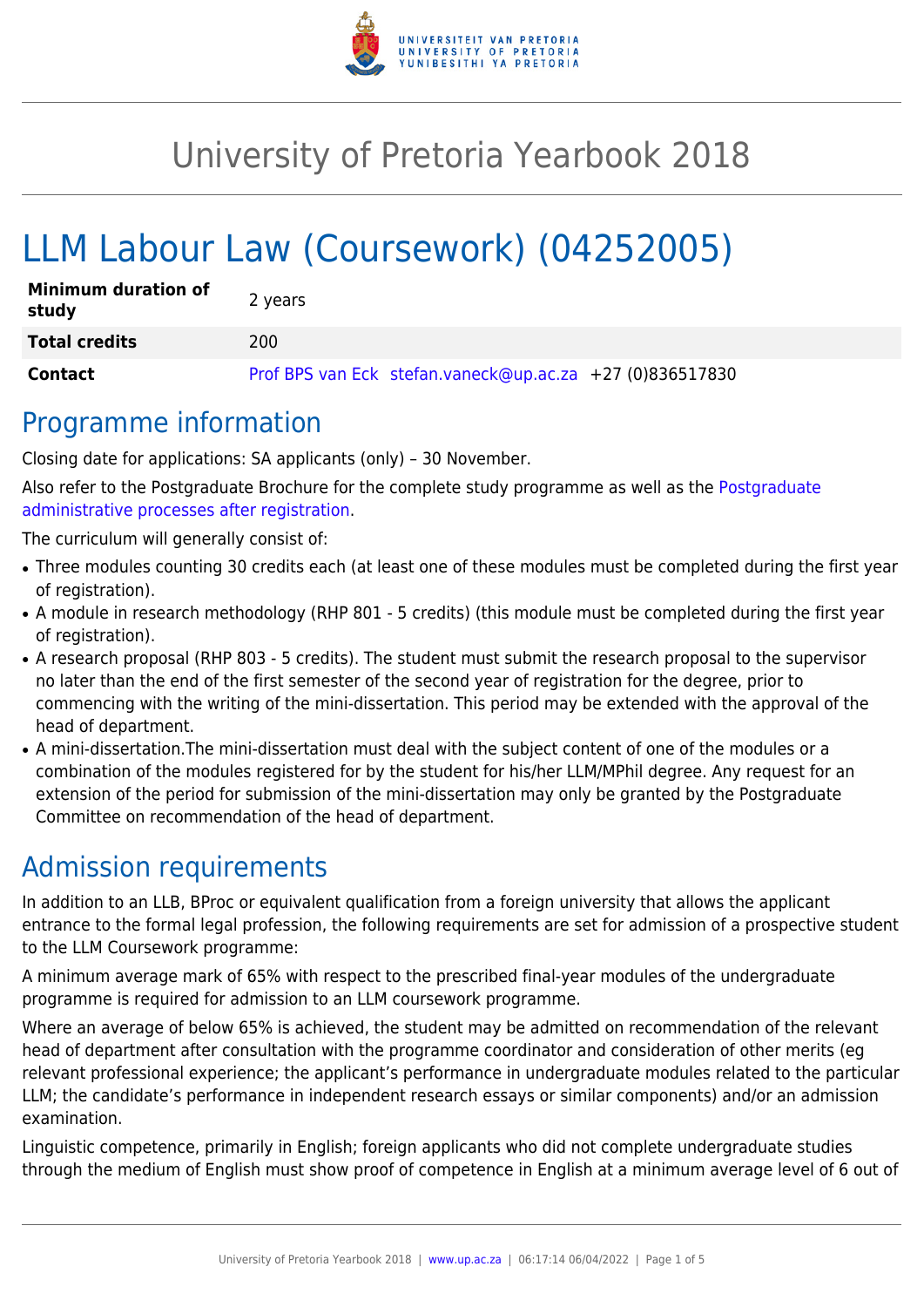

10 for IELTS or a minimum total score of 83 in TOEFL calculated as follows: reading 21, listening 17, speaking 23 and writing 22. In any other instance where there is doubt as to the English linguistic competence of an applicant, the Dean may require the same proof as prescribed for foreign applicants.

Foreign qualifications are subject to SAQA evaluation. (Some LLM coursework programmes or modules as indicated in the yearbook may only be available to students who hold a relevant South African legal qualification.)

Even though a student may comply with the above requirements, the Dean may, on the recommendation of the head of department presenting a specific degree or module, refuse to accept a prospective student for any LLM programme if such a student's performance in the chosen modules or field of study during undergraduate study was not satisfactory. Alternatively, the Dean could set additional requirements with a view to admission.

An admission examination may also be required in respect of a particular programme or module.

# Other programme-specific information

#### **Mini-dissertation**

- The mini-dissertation must comprise 13 000 15 000 words including footnotes but excluding the list of contents and the bibliography
- The examination copies of the mini-dissertation to send out to the external examiners must be submitted to Student Administration not later than the end of October for the Autumn Graduation Ceremony, end of April for the Spring Graduation Ceremony. A final electronic version must be submitted to Student Administration on or before 15 February for the Autumn Graduation Ceremony, 15 July for the Spring Graduation Ceremony after the evaluation of the examination copies of the mini-dissertation to comply with degree requirements.

## Examinations and pass requirements

In the event of having failed all modules during a particular year of study, a student will only be allowed to continue with his/her studies with the consent of the Postgraduate Committee.

Although no supplementary examination will be granted with regard to LLM and MPhil modules, the General Regulations and rules apply with regard to special and ancillary examinations.

### Research information

The relevant head of department must recommend a supervisor and title for a mini-dissertation and these must be approved by the Postgraduate Committee. The mini-dissertation must be assessed and finalised as set out in the Faculty Board-approved LLM/MPhil Policy Document of the Faculty.

Mini-dissertations, where required, must be submitted in the format determined by the supervisor and approved by the Postgraduate Committee. The supervisor may likewise, subject to the approval of the Postgraduate Committee, also determine the research topic and the scope of the proposed research. (Refer to the [Faculty of](http://www.up.ac.za/media/shared/10/ZP_Files/faculty-regulations-for-the-mini-dissertation.zp124872.pdf) [Law regulations regarding mini-dissertations](http://www.up.ac.za/media/shared/10/ZP_Files/faculty-regulations-for-the-mini-dissertation.zp124872.pdf) and also [Postgraduate administrative processes brochure for the](http://www.up.ac.za/media/shared/10/ZP_Files/post-graduate-administrative-processes-brochures-for-the-faculty-web.zp124870.pdf) [Faculty](http://www.up.ac.za/media/shared/10/ZP_Files/post-graduate-administrative-processes-brochures-for-the-faculty-web.zp124870.pdf))

# Pass with distinction

For the degree to be awarded with distinction a student must obtain an average of at least 75% for all the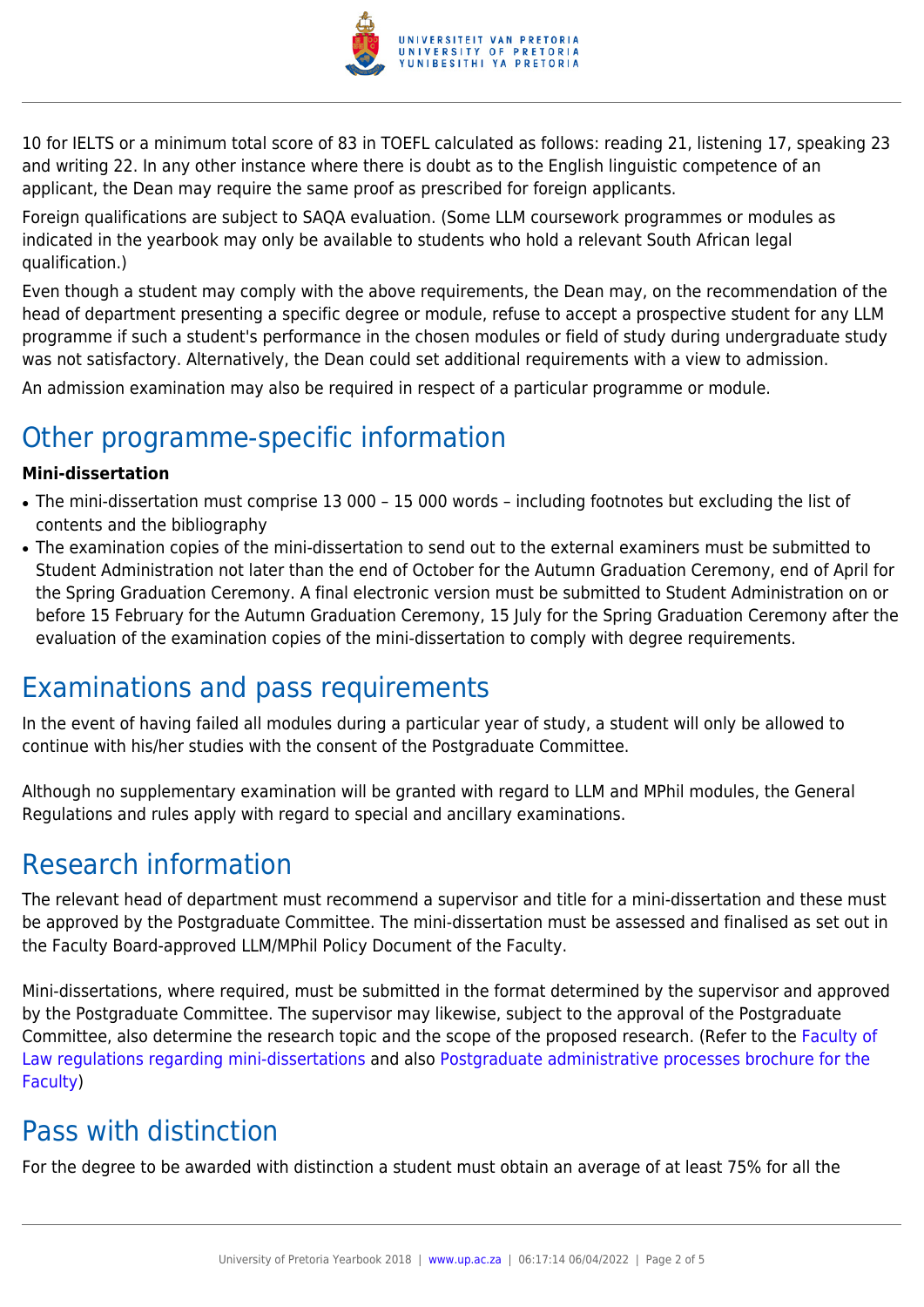

coursework modules, as well as a minimum of 75% for the mini-dissertation. The modules must have been written for the first time.

# General information

#### Period of registration

The duration of the programme will in general be four semesters (2 years) but may be completed within two semesters (1 year) where possible, subject to fulfilment of all the requirements for the degree and payment of the full amount prescribed for the LLM degree. Programmes may also be structured to allow for one year of study only. The one- or two-year period may only be extended by the Postgraduate Committee on recommendation of the Head of Department based on good reason shown and if it is clear that the student will be able to complete the programme in a further year of study.

#### **Language of tuition**

The official language of tuition is English. However, should circumstances allow it, an LLM module may be presented in Afrikaans. The dean, in consultation with the relevant head of department, determines the language of tuition.

#### **Limiting of modules on offer in a particular academic year and availability to foreign students**

The dean determines which modules will be presented each year, taking into consideration the availability of lecturing personnel, space and financial implications and/or other circumstances. The dean may, on recommendation of the relevant head of department, determine the maximum number of registrations for a specific elective module in terms of the prescribed guidelines. The dean may also, on recommendation of the relevant head of department, determine that a particular LLM module will not be offered where on the first day of lectures four or fewer students are registered for such module.

#### **Re-registration for modules**

A student may not register more than twice for the same module. In order to pass a module the student must obtain a final mark of 50%.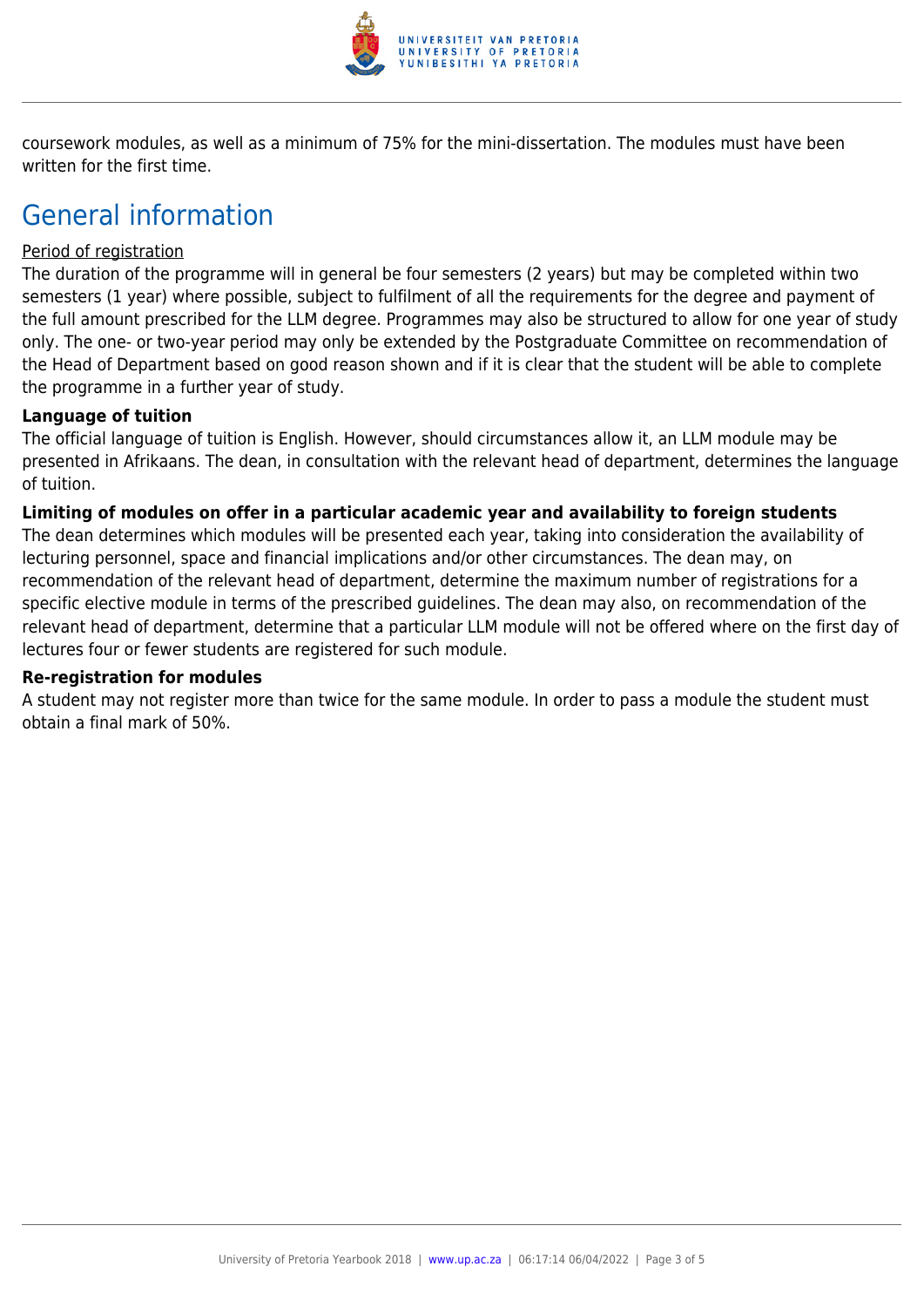

## Curriculum: Year 1

#### **Minimum credits: 100**

#### **Core modules**

[Collective labour law 802](https://www.up.ac.za/yearbooks/2018/modules/view/CLL 802) (CLL 802) - Credits: 30.00 [International labour law 802](https://www.up.ac.za/yearbooks/2018/modules/view/ITA 802) (ITA 802) - Credits: 30.00 [Individual labour law 801](https://www.up.ac.za/yearbooks/2018/modules/view/IVL 801) (IVL 801) - Credits: 30.00 [Mini-dissertation 800](https://www.up.ac.za/yearbooks/2018/modules/view/MND 800) (MND 800) - Credits: 100.00 [Research methodology 801](https://www.up.ac.za/yearbooks/2018/modules/view/RHP 801) (RHP 801) - Credits: 5.00 [Research proposal 803](https://www.up.ac.za/yearbooks/2018/modules/view/RHP 803) (RHP 803) - Credits: 5.00